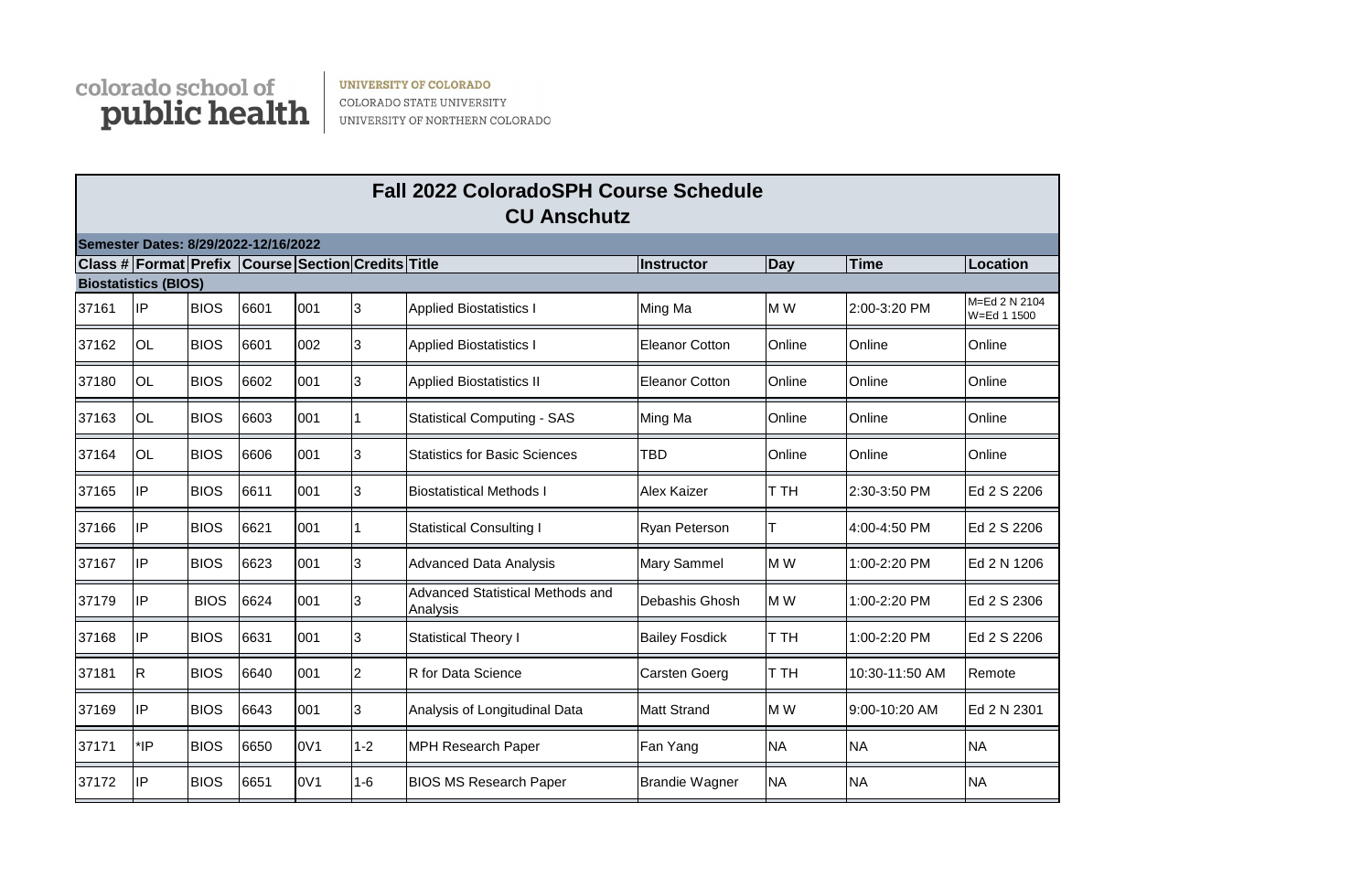| 37170 | IP                                            | <b>BIOS</b> | 6680 | 001             | 3        | Data Management Using SAS                                             | Laura Grau                     | <b>T</b> TH | 8:00-9:20 AM  | Ed 2 N 2106 |
|-------|-----------------------------------------------|-------------|------|-----------------|----------|-----------------------------------------------------------------------|--------------------------------|-------------|---------------|-------------|
| 39664 | R.                                            | <b>BIOS</b> | 6682 | 001             |          | <b>Fundamentals of Python</b><br>Programming                          | Mansooreh<br>Ahmadian          | TBD         | TBD           | Remote      |
| 37173 | *IP                                           | <b>BIOS</b> | 6840 | 0V1             | $1 - 3$  | Independent Study: Biostatistics                                      | Fan Yang                       | <b>NA</b>   | <b>NA</b>     | <b>NA</b>   |
| 37174 | $*$ IP                                        | <b>BIOS</b> | 6841 | 0V <sub>1</sub> | $1 - 3$  | Independent Study: MS Biostatistics                                   | <b>Brandie Wagner</b>          | <b>NA</b>   | <b>NA</b>     | <b>NA</b>   |
| 37175 | IP                                            | <b>BIOS</b> | 6950 | 0V1             | $1 - 6$  | <b>Masters Thesis: Biostatistics</b>                                  | <b>Brandie Wagner</b>          | <b>NA</b>   | <b>NA</b>     | <b>NA</b>   |
| 37178 | IP                                            | <b>BIOS</b> | 6990 | 001             |          | <b>MPH Capstone Preparation-BIOS</b>                                  | Debashis Ghosh                 | <b>TBD</b>  | <b>TBD</b>    | <b>TBD</b>  |
| 41248 | IP                                            | <b>BIOS</b> | 7747 | 001             | 2        | Machine Learning for Biomedical<br>Applications                       | Antonio Porras<br><b>Perez</b> | T TH        | 9:00-9:50 AM  | Ed 1 1100   |
| 37176 | *IP                                           | <b>BIOS</b> | 7899 | 0V1             | $1 - 4$  | Independent Study: PhD Biostatistics                                  | Brandie Wagner                 | <b>NA</b>   | <b>NA</b>     | <b>NA</b>   |
| 37177 | IP                                            | <b>BIOS</b> | 8990 | 0V1             | $1 - 10$ | Doctoral Thesis                                                       | <b>Brandie Wagner</b>          | <b>NA</b>   | <b>NA</b>     | <b>NA</b>   |
|       | <b>Community and Behavioral Health (CBHS)</b> |             |      |                 |          |                                                                       |                                |             |               |             |
| 37201 | <b>HY</b>                                     | <b>CBHS</b> | 6610 | 001             | 13       | Social and Behavioral Factors in<br><b>Health</b>                     | Evelinn Borrayo                | F           | 12:00-2:50 PM | Ed 2 N 2307 |
| 37183 | <b>OL</b>                                     | <b>CBHS</b> | 6611 | 001             | 3        | <b>Foundations of Health Behavior</b>                                 | Sheana Bull                    | Online      | Online        | Online      |
| 37184 | OL                                            | <b>CBHS</b> | 6612 | 001             | 3        | Methods in Research and Evaluation                                    | Mary Dinger                    | Online      | Online        | Online      |
| 37185 | ∣IP                                           | <b>CBHS</b> | 6613 | 001             | 3        | Program Planning and<br>Implementation                                | <b>Betsy Risendal</b>          | lтн         | 1:00-3:50 PM  | Ed 2 S 2201 |
| 39676 | $\mathsf{IP}$                                 | <b>CBHS</b> | 6618 | 001             |          | Current Research in American Indian<br>and Alaska Native Child Health | Elizabeth Greenwell   TBD      |             | TBD           | <b>NA</b>   |
| 37200 | R                                             | <b>CBHS</b> | 6621 | 001             | IЗ       | Introduction to Maternal and Child<br>Health                          | <b>Elizabeth Greenwell TH</b>  |             | 9:00-11:50 AM | Remote      |
| 37186 | IP                                            | <b>CBHS</b> | 6622 | 001             | 3        | <b>Qualitative Research Methods</b>                                   | Virginia Visconti              |             | 9:00-11:50 AM | Ed 2 N 2301 |
| 37187 | IP                                            | <b>CBHS</b> | 6624 | 001             | 3        | <b>Community Health Assessment</b>                                    | Virginia Visconti              |             | 12:00-2:50 PM | Ed 2 N 2301 |
| 37194 | OL                                            | <b>CBHS</b> | 6627 | 001             |          | <b>Maternal Nutrition</b>                                             | <b>Penelope Bennett</b>        | Online      | Online        | Online      |
| 37188 | OL                                            | <b>CBHS</b> | 6628 | 001             | Ι3       | <b>Tech-based Health Promotion</b>                                    | <b>Susan Moore</b>             | Online      | Online        | Online      |
| 37195 | OL                                            | <b>CBHS</b> | 6634 | 001             |          | <b>Adolescent Health</b>                                              | <b>Heather Kennedy</b>         | Online      | Online        | Online      |
|       |                                               |             |      |                 |          |                                                                       |                                |             |               |             |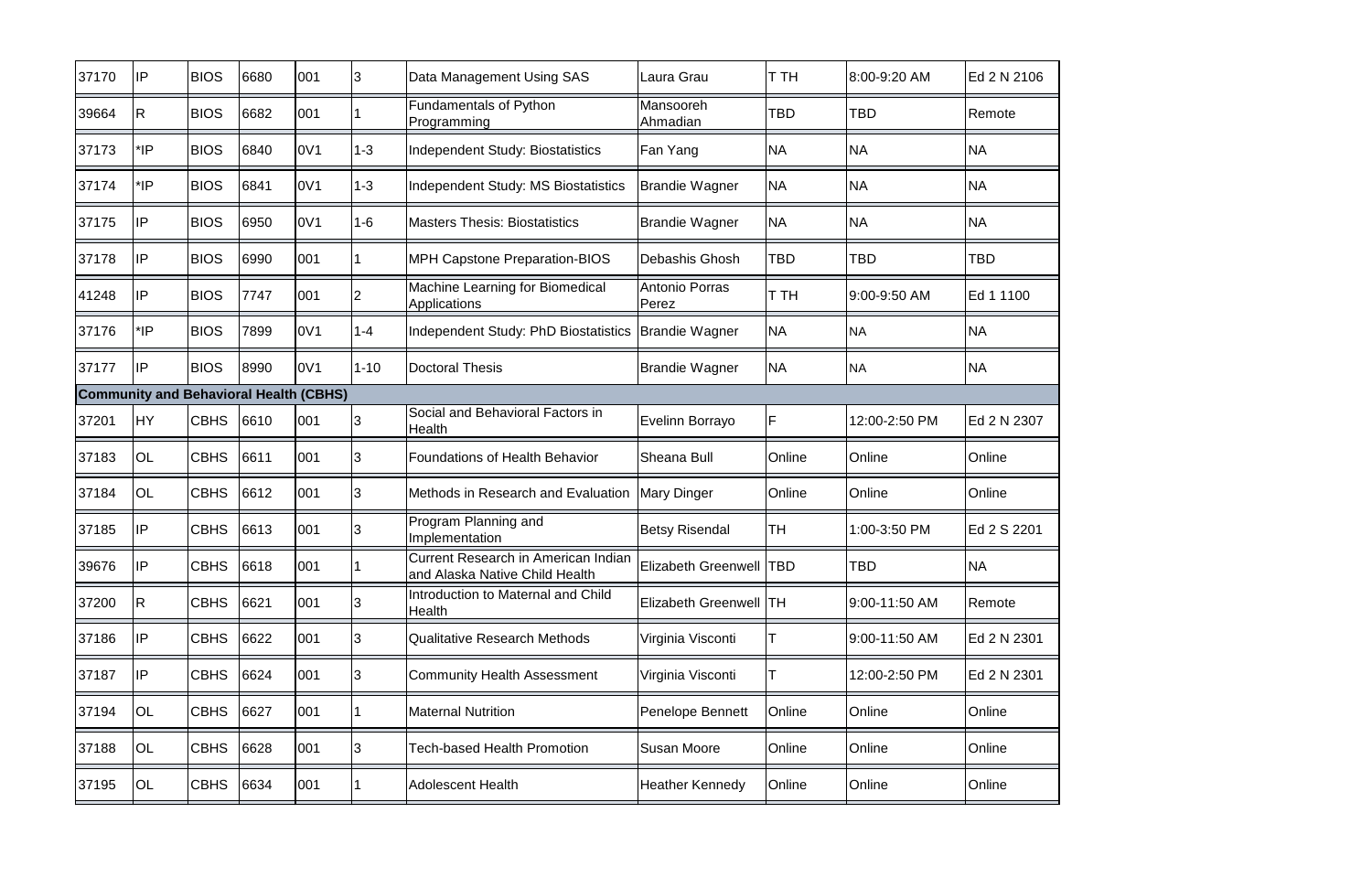| 37199 | <b>OL</b>      | <b>CBHS</b> | 6635 | 001                                                 |          | <b>Child Nutrition</b>                                                  | <b>Michael Barrale</b>                           | Online                                       | Online                               | Online           |
|-------|----------------|-------------|------|-----------------------------------------------------|----------|-------------------------------------------------------------------------|--------------------------------------------------|----------------------------------------------|--------------------------------------|------------------|
| 37189 | *OL            | <b>CBHS</b> | 6640 | 001                                                 | 3        | Leadership in Public Health Practice                                    | Susanna Visser                                   | Online                                       | Online                               | Online           |
| 37197 | IP             | <b>CBHS</b> | 6645 | 001                                                 | 2        | Latino Health                                                           | Claudia Amura                                    | M                                            | 5:00-7:00 PM                         | Ed 2 S 2304      |
| 37203 | <b>OL</b>      | <b>CBHS</b> | 6647 | 001                                                 | 3        | Foundations of American Indian and<br>Alaska Native Health              | Jerreed Ivanich                                  | Online                                       | Online                               | Online           |
| 37190 | $*$ IP         | <b>CBHS</b> | 6650 | 0 <sub>V</sub> 1                                    | $1 - 2$  | <b>MPH Research Paper</b>                                               | Jenn Leiferman                                   | <b>NA</b>                                    | <b>NA</b>                            | <b>NA</b>        |
| 37198 | IP             | <b>CBHS</b> | 6670 | 001                                                 |          | Special Topics: Latino Health                                           | Claudia Amura                                    | M                                            | 5:00-7:00 PM                         | Ed 2 S 2304      |
| 37191 | *IP            | <b>CBHS</b> | 6840 | 0V1                                                 | $1 - 3$  | Independent Study: Community &<br><b>Behavioral Health</b>              | Jenn Leiferman                                   | <b>NA</b>                                    | <b>NA</b>                            | <b>NA</b>        |
| 37196 | $\mathsf{IIP}$ | <b>CBHS</b> | 6990 | 001                                                 |          | <b>MPH Capstone Preparation - CBH</b>                                   | Lori Crane                                       | W                                            | 1:00-2:20 PM                         | Ed 2 N 1304      |
| 37192 | $*$ IP         | <b>CBHS</b> | 7030 | 001                                                 | $1 - 2$  | <b>DrPH Directed Reading</b>                                            | <b>Ashley Brooks-</b><br>Russell                 | <b>NA</b>                                    | <b>NA</b>                            | <b>NA</b>        |
| 39679 | ∣IP            | <b>CBHS</b> | 7670 | 001                                                 | 3        | <b>CBH Advanced Seminar</b>                                             | Nancy Whitesell<br>Carol Kaufman                 | <b>M</b>                                     | 9:00-11:50 AM                        | <b>NHC 202</b>   |
| 37193 | $*$ IP         | <b>CBHS</b> | 8991 | 001                                                 | $1 - 10$ | DrPH Dissertation - Community &<br><b>Behavioral Health</b>             | <b>Ashley Brooks-</b><br>Russell                 | <b>NA</b>                                    | <b>NA</b>                            | <b>NA</b>        |
|       |                |             |      | <b>Environmental and Occupational Health (EHOH)</b> |          |                                                                         |                                                  |                                              |                                      |                  |
| 37205 | <b>HY</b>      | <b>EHOH</b> | 6614 | 001                                                 | 3        | Intro to Environmental &<br><b>Occupational Health</b>                  | <b>Glenn Patterson</b><br><b>Katie Dickinson</b> | IM W<br>$In-$<br>Person Dates:<br><b>TRD</b> | 8:30-9:50 AM                         | Ed 2 N 2104      |
| 37206 | <b>HY</b>      | <b>EHOH</b> | 6619 | 001                                                 | 3        | <b>Environmental Exposures/Health</b><br><b>Effects</b>                 | Mike Van Dyke                                    | ТH<br>TRD.                                   | In-Person Dates: 9:00-11:50 AM       | Ed 2 S 1307      |
| 37220 | <b>HY</b>      | <b>EHOH</b> | 6620 | 001                                                 | 3        | <b>Risk Analysis and Decision Making</b>                                | John Adgate                                      | W                                            | 10:00-11:20 AM                       | Ed 2 S 2201      |
| 37221 | IP             | <b>EHOH</b> | 6621 | 001                                                 | 3        | <b>GIS for Public Health</b><br>Research/Practice                       | <b>Adam Anderson</b><br>Devon Williford          | W                                            | 3:00-5:50 PM                         | Ed 2 N<br>2201AB |
| 37218 | OL             | <b>EHOH</b> | 6622 | 001                                                 | 3        | Intro to Public Health Emergency<br>Preparedness                        | David Silversmith                                | Online                                       | Online                               | Online           |
| 37207 | <b>HY</b>      | <b>EHOH</b> | 6625 | 001                                                 | 3        | <b>Disasters and Humanitarianism</b>                                    | <b>Courtney Welton</b><br><b>Mitchell</b>        | 10/7, 10/21, 10/28,<br>11/11, 11/18, 12/2    | 9/2, 9/9, 9/16, 10:00 AM-12:50<br>PM | Ed 2 N 1304      |
| 37219 | <sup>R</sup>   | <b>EHOH</b> | 6628 | 001                                                 | 3        | <b>Health Protection/Promotion in</b><br>Workplace                      | Lili Tenney                                      | <b>TH</b>                                    | 1:00-2:00 PM                         | Remote           |
| 37214 | $*$ IP         | <b>EHOH</b> | 6631 | 001                                                 |          | Public Health and Occupational<br><b>Medicine Seminar for Residents</b> | <b>Brian Williams</b>                            | <b>NA</b>                                    | <b>NA</b>                            | <b>NA</b>        |
|       |                |             |      |                                                     |          |                                                                         |                                                  |                                              |                                      |                  |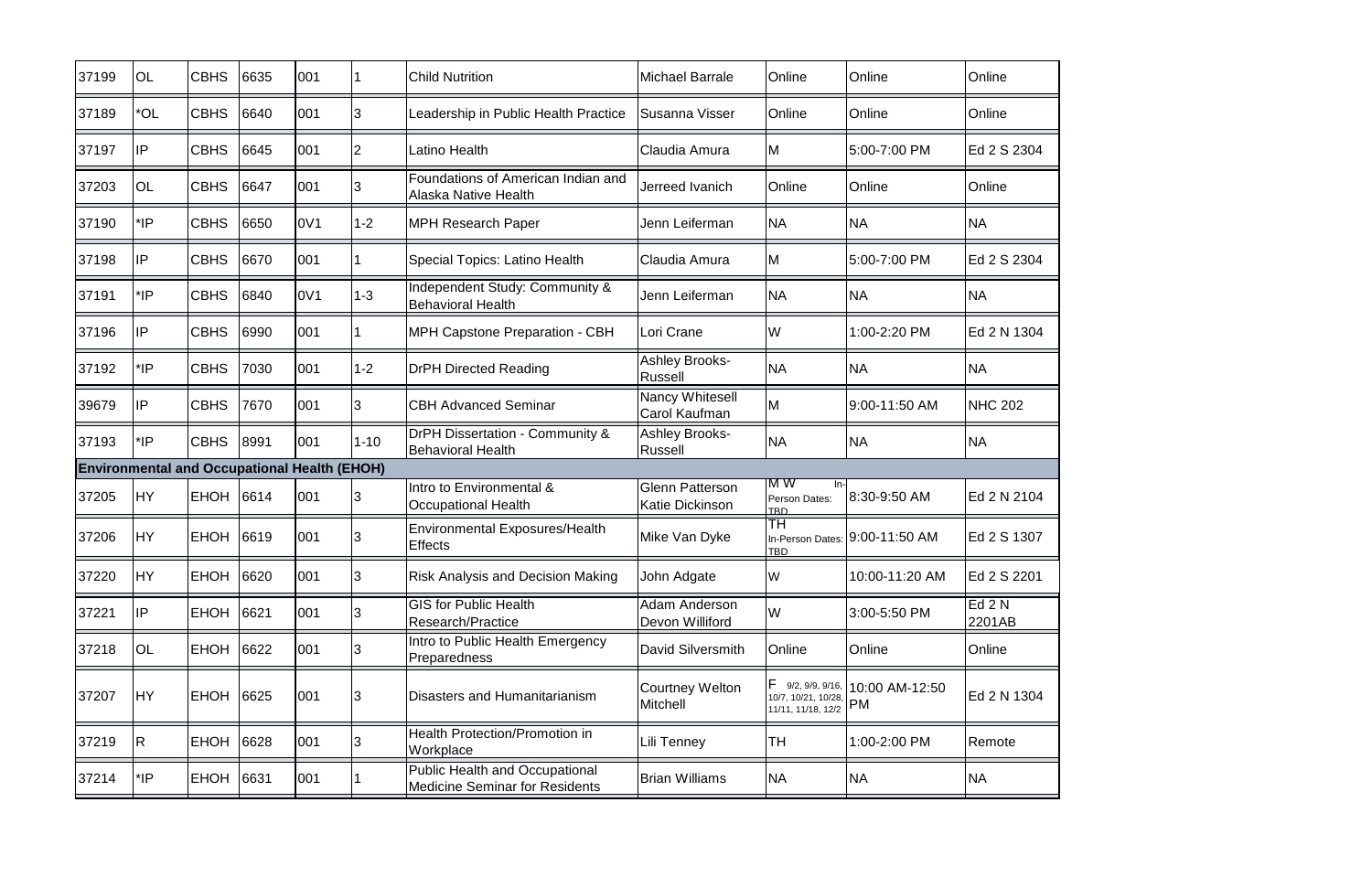| 37215 | *IP                        | <b>EHOH</b> | 6632 | 001             | 3              | Occupational Health Policy and<br><b>Practice for Occupational Residents</b> | <b>Brian Williams</b><br><b>Ethan Moses</b>                               | <b>NA</b>              | <b>NA</b>                                                | <b>NA</b>                    |
|-------|----------------------------|-------------|------|-----------------|----------------|------------------------------------------------------------------------------|---------------------------------------------------------------------------|------------------------|----------------------------------------------------------|------------------------------|
| 37208 | <b>OL</b>                  | <b>EHOH</b> | 6634 | 001             |                | Spectrums of Professions Worker<br>Health                                    | Lyndsay Krisher                                                           | Online                 | Online                                                   | Online                       |
| 39681 | <b>IP</b>                  | <b>EHOH</b> | 6635 | 001             | 3              | <b>Climate Change and Health</b>                                             | <b>Elizabeth Carlton</b><br>Jaime Butler-Dawson                           | T TH                   | 12:30-1:50 PM                                            | Ed 2 S 2304                  |
| 37217 | <b>OL</b>                  | <b>EHOH</b> | 6639 | 001             | 3              | Occupational Health Psychology:<br>Improving Health/Well-Being at Work       | <b>Gwen Fisher</b>                                                        | Online                 | Online                                                   | Online                       |
| 37209 | *IP                        | <b>EHOH</b> | 6650 | 0V1             | $1 - 2$        | <b>MPH Research Paper</b>                                                    | <b>Alison Bauer</b>                                                       | <b>NA</b>              | <b>NA</b>                                                | <b>NA</b>                    |
| 37210 | *IP                        | <b>EHOH</b> | 6840 | 0V1             | $1-3$          | Independent Study: Environmental &<br><b>Occupational Health</b>             | <b>Alison Bauer</b>                                                       | <b>NA</b>              | <b>NA</b>                                                | <b>NA</b>                    |
| 37216 | IP                         | <b>EHOH</b> | 6990 | 001             |                | <b>MPH Capstone Preparation-EOH</b>                                          | Lisa McKenzie                                                             |                        | 9:00-10:50 AM                                            | Ed 2 S 1308                  |
| 37211 | *IP                        | <b>EHOH</b> | 7030 | 0V <sub>2</sub> | $2 - 4$        | <b>DrPH Directed Reading</b>                                                 | <b>Beth Carlton</b>                                                       | <b>NA</b>              | <b>NA</b>                                                | <b>NA</b>                    |
| 37212 | *IP                        | <b>EHOH</b> | 7631 | 001             | 2              | <b>Advanced Methods in EOH</b>                                               | <b>Alison Bauer</b>                                                       | W                      | 1:00-2:50 PM                                             | Ed 2 S 2206                  |
| 37213 | *IP                        | <b>EHOH</b> | 8991 | 0V1             | $1 - 10$       | <b>DrPH Dissertation</b>                                                     | <b>Beth Carlton</b>                                                       | <b>NA</b>              | <b>NA</b>                                                | <b>NA</b>                    |
|       | <b>Epidemiology (EPID)</b> |             |      |                 |                |                                                                              |                                                                           |                        |                                                          |                              |
| 39684 | <b>IP</b>                  | <b>EPID</b> | 6622 | 001             | $\overline{2}$ | <b>Cancer Prevention and Control</b>                                         | Madiha Abdel-<br>Maksoud                                                  |                        | 10:00-11:50 AM                                           | Ed 2 S 2206                  |
| 38290 | IP                         | <b>EPID</b> | 6626 | 001             | 3              | <b>Research Methods in Epidemiology</b>                                      | <b>Molly Lamb</b><br>Rebecca Conway<br><b>Ned Calonge</b><br>James Crooks | M W                    | M 8:00-9:50 AM<br>W 8:00-8:50 AM                         | Ed 2 N 1103                  |
| 37292 | <b>IHY</b>                 | <b>EPID</b> | 6628 | 001             | 2              | Global Health and Disaster                                                   | IMadiha Abdel-<br>Maksoud                                                 | Oct 3-7 &<br>Oct 10-14 | 9:00 AM-5:00 PM<br><b>AND 4 Fridays</b><br>12:00-1:00 pm | Ed 2 S 2304                  |
| 37279 | IP                         | <b>EPID</b> | 6630 | 001             | 3              | Epidemiology                                                                 | Thomas Jaenisch<br>illiam Ambroggio                                       | M W                    | 3:30-4:50 PM                                             | M=Ed 2 N 2104<br>W=Ed 1 1500 |
| 37294 | IP                         | <b>EPID</b> | 6635 | 001             | $\overline{2}$ | Infectious Disease Epidemiology                                              | Donna Curtis<br>Samuel Dominquez                                          |                        | 8:00-9:50 AM                                             | Ed 2 S 2206                  |
| 37280 | OL                         | <b>EPID</b> | 6644 | 001             | 3              | Maternal Child Health Epidemiology                                           | <b>Tessa Crume</b>                                                        | Onine                  | Online                                                   | Online                       |
| 37281 | $^*$ IP                    | <b>EPID</b> | 6650 | 0V1             | $1 - 2$        | <b>MPH Research Paper</b>                                                    | Madiha Abdel-<br>Maksoud                                                  | <b>NA</b>              | <b>NA</b>                                                | <b>NA</b>                    |
| 37282 | <b>IP</b>                  | <b>EPID</b> | 6651 | 0V1             | $1 - 6$        | <b>EPID MS Research Paper</b>                                                | Tessa Crume                                                               | <b>NA</b>              | <b>NA</b>                                                | <b>NA</b>                    |
| 37283 | *IP                        | <b>EPID</b> | 6840 | 0V1             | $1 - 3$        | Independent Study: Epidemiology                                              | Madiha Abdel-<br>Maksoud                                                  | <b>NA</b>              | <b>NA</b>                                                | <b>NA</b>                    |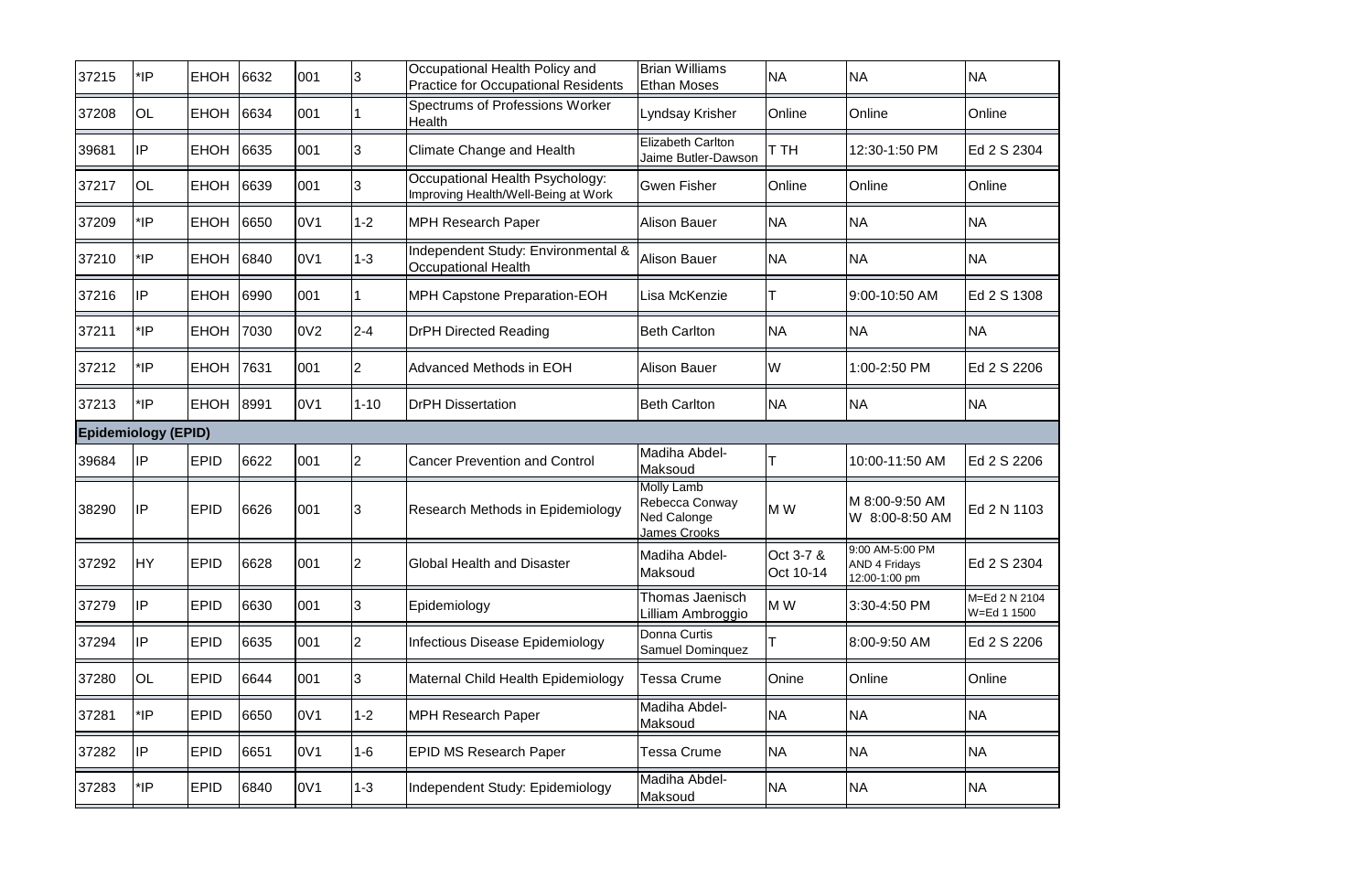| 37284                                          | IP         | <b>EPID</b> | 6950 | 0V <sub>1</sub> | $1-6$          | <b>Masters Thesis: Epidemiology</b>                                | <b>Tessa Crume</b>                        | <b>NA</b>                              | <b>NA</b>        | <b>NA</b>   |
|------------------------------------------------|------------|-------------|------|-----------------|----------------|--------------------------------------------------------------------|-------------------------------------------|----------------------------------------|------------------|-------------|
| 37291                                          | IP         | <b>EPID</b> | 6990 | 001             |                | <b>MPH Capstone Preparation - EPI</b>                              | <b>Jill Norris</b><br>Talia<br>Quandelacy | lтн                                    | 10:30-11:50 AM   | Ed 2 N 2302 |
| 37285                                          | $*$ IP     | <b>EPID</b> | 7030 | 0V1             | $1 - 2$        | <b>DrPH Directed Reading</b>                                       | Molly Lamb                                | <b>NA</b>                              | <b>NA</b>        | <b>NA</b>   |
| 37293                                          | <b>IHY</b> | <b>EPID</b> | 7631 | 001             | 3              | <b>Advanced Epidemiology 1</b>                                     | Alison Abraham                            | M W                                    | 10:30-11:50 AM   | Ed 2 S 2206 |
| 37286                                          | $*$ IP     | <b>EPID</b> | 7911 | 001             | $1 - 4$        | Epidemiologic Field Methods                                        | Tessa Crume                               | <b>NA</b>                              | <b>NA</b>        | <b>NA</b>   |
| 37287                                          | IP         | <b>EPID</b> | 7912 | 001             | 3              | Developing a Research Grant                                        | Linda Cook<br>Lori Crane                  | M                                      | 3:00-4:50 PM     | Ed 2 N 2301 |
| 37288                                          | ∣IP        | <b>EPID</b> | 8990 | 0V1             | $1 - 10$       | <b>Doctoral Thesis</b>                                             | <b>Tessa Crume</b>                        | <b>NA</b>                              | <b>NA</b>        | <b>NA</b>   |
| 37289                                          | $^*$ IP    | <b>EPID</b> | 8991 | 001             | $1 - 10$       | <b>DrPH Dissertation - Epidemiology</b>                            | Molly Lamb                                | <b>NA</b>                              | <b>NA</b>        | <b>NA</b>   |
| <b>Health Systems Management Policy (HSMP)</b> |            |             |      |                 |                |                                                                    |                                           |                                        |                  |             |
| 37222                                          | <b>OL</b>  | <b>HSMP</b> | 6601 | 001             | 3              | Intro to HSMP                                                      | Roman Ayele<br>Glen<br>Mays               | Online                                 | Online           | Online      |
| 37223                                          | IR.        | <b>HSMP</b> | 6602 | 001             | 3              | <b>Health Equity</b>                                               | <b>I</b> Cerise Hunt<br>Ben Bynum         | lТH                                    | 9:30 AM-12:20 PM | Remote      |
| 37224                                          | IP         | <b>HSMP</b> | 6606 | 001             | <b>2</b>       | <b>Public Health Administration</b>                                | <b>Sara Miller</b>                        | TH                                     | 2:30-4:20 PM     | Ed 2 S 1307 |
| 37225                                          | IP         | <b>HSMP</b> | 6608 | 001             | 2              | Ethical Legal Issues in Public Health                              | <b>Patrick O'Rourke</b>                   | M                                      | 6:00-7:50 PM     | Ed 2 N 1304 |
| 37226                                          | IP         | <b>HSMP</b> | 6610 | 001             | 3              | <b>Health Care Financial Management</b>                            | <b>Rich Lindrooth</b>                     | <b>T</b> TH                            | 1:00-2:20 PM     | Ed 2 N 2302 |
| 39686                                          | IP         | <b>HSMP</b> | 6613 | 001             |                | <b>Addressing Health Equity in</b><br><b>Colorado's Safety Net</b> | Ben Bynum                                 | ΙF                                     | 1:00-3:50 PM     | Ed 2 N 1304 |
| 37227                                          | R          | <b>HSMP</b> | 6614 | 001             | 3              | Maternal and Child Health Program<br>Management                    | <b>Beth McManus</b>                       |                                        | 9:00-11:50 AM    | Remote      |
| 37237                                          | <b>HY</b>  | <b>HSMP</b> | 6615 | 001             | $\overline{2}$ | <b>Current Global Health Policy Issues</b>                         | Joan O'Connell                            | TH 9/1, 9/29.<br>10/27, 11/17,<br>12/8 | 5:00-7:15 PM     | Ed 2 N 1107 |
| 37228                                          | <b>IP</b>  | <b>HSMP</b> | 6616 | 001             |                | Intro to Health Policy Analysis and<br>Communication               | Thai Bui<br>Shannon Rossiter<br>Greg Tung | F 1st 5 weeks<br>only                  | 10:00-12:50 PM   | Ed 2 N 2301 |
| 37229                                          | $^*$ IP    | <b>HSMP</b> | 6622 | 007             |                | <b>IPED Development II</b>                                         | <b>Wendy Madigosky</b>                    | W                                      | 3:00-5:00 PM     | TBD         |
| 37230                                          | OL         | <b>HSMP</b> | 6634 | 001             | Ι3             | Management, Budgeting and Public<br><b>Health Administration</b>   | <b>Swathy Sundaram</b>                    | Online                                 | Online           | Online      |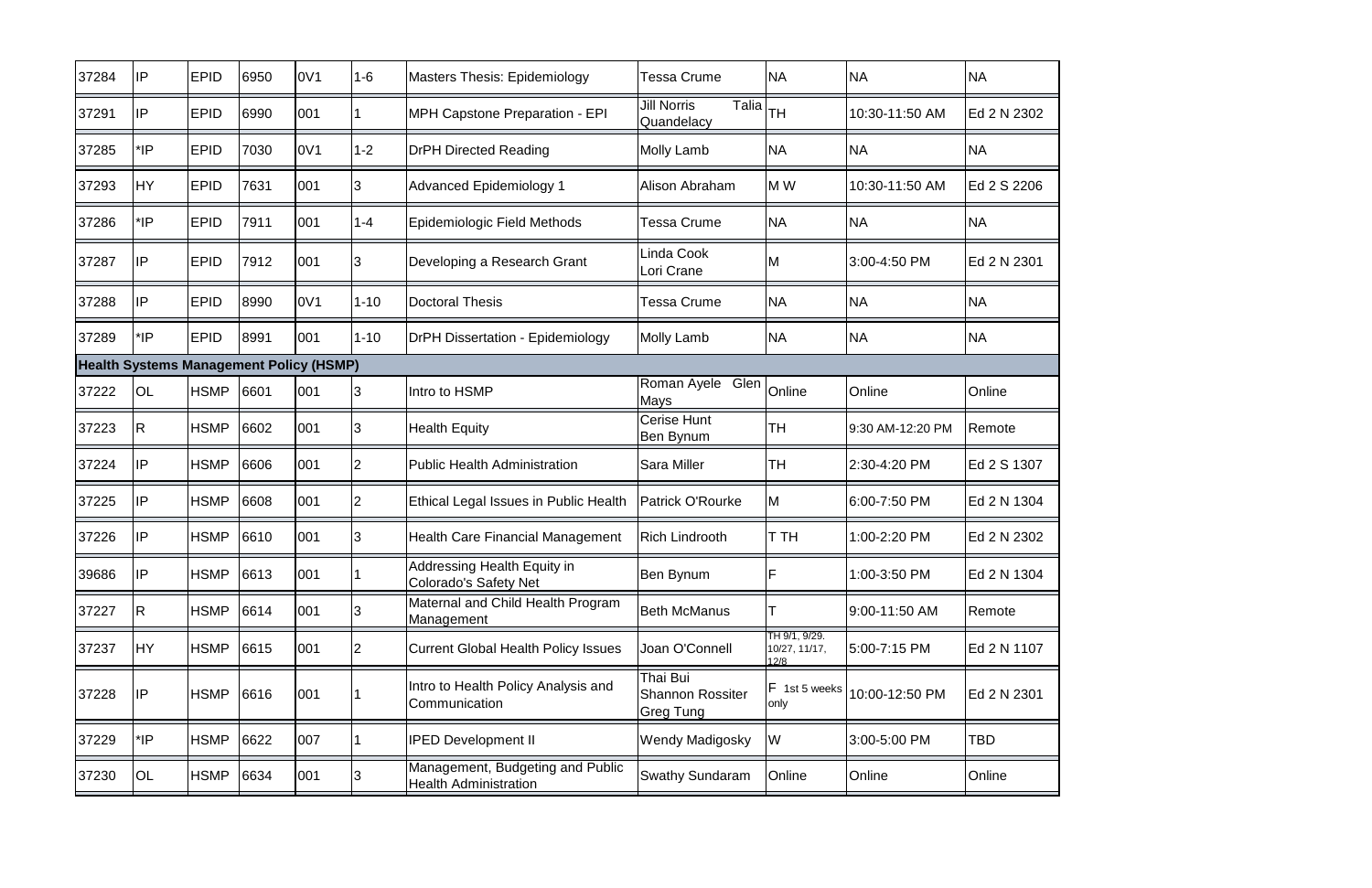| 37231                       | *IP          | <b>HSMP</b>      | 6650 | 0V1                                                  | $1 - 2$        | <b>MPH Research Paper</b>                                      | <b>Beth McManus</b>                      | <b>NA</b>   | <b>NA</b>      | <b>NA</b>   |
|-----------------------------|--------------|------------------|------|------------------------------------------------------|----------------|----------------------------------------------------------------|------------------------------------------|-------------|----------------|-------------|
| 37232                       | IP           | <b>HSMP</b>      | 6651 | 0V1                                                  | $1 - 6$        | <b>MS Research Paper</b>                                       | <b>Rich Lindrooth</b>                    | <b>NA</b>   | <b>NA</b>      | <b>NA</b>   |
| 37234                       | *IP          | <b>HSMP</b>      | 6840 | 0V1                                                  | $1 - 3$        | Independent Study: HSMP                                        | <b>Beth McManus</b>                      | <b>NA</b>   | <b>NA</b>      | <b>NA</b>   |
| 37234                       | IP           | <b>HSMP</b>      | 6950 | 0V1                                                  | $1 - 6$        | <b>MS Thesis: HSR</b>                                          | <b>Rich Lindrooth</b>                    | <b>NA</b>   | <b>NA</b>      | <b>NA</b>   |
| 37238                       | R            | <b>HSMP</b>      | 6990 | 001                                                  |                | <b>MPH Capstone Preparation</b>                                | Angela Sauaia                            | W           | 10:00-11:50 AM | Remote      |
| 37235                       | IP           | <b>HMSP</b>      | 7010 | 001                                                  |                | <b>Foundations in Health Services</b><br>Research              | <b>Beth McManus</b>                      | lтн         | 12:00-12:50 PM | Ed 2 N 1103 |
| 37239                       | IP           | <b>HSMP</b>      | 7607 | 001                                                  | 3              | Methods in Health Services Research                            | <b>Marcelo Perraillon</b>                | <b>T</b> TH | 9:00-10:20 AM  | Ed 2 N 2302 |
| 37236                       | IP           | <b>HSMP</b>      | 8990 | 0V1                                                  | $1 - 10$       | <b>Doctoral Thesis</b>                                         | Catherine Battaglia                      | <b>NA</b>   | <b>NA</b>      | <b>NA</b>   |
|                             |              |                  |      | <b>Population Mental Health and Wellbeing (PMHW)</b> |                |                                                                |                                          |             |                |             |
| 37242                       | OL           | <b>PMHW 6601</b> |      | 001                                                  | 3              | <b>Mental Health</b>                                           | <b>Kristin Kilborne</b>                  | Online      | Online         | Online      |
| 37240                       | IP           | <b>PMHW</b>      | 6621 | 001                                                  | 3              | Mental Health and Wellbeing<br>Promotion                       | Jenn Leiferman                           | lтн         | 1:00-3:50 PM   | Ed 2 N 2301 |
| <b>Public Health (PUBH)</b> |              |                  |      |                                                      |                |                                                                |                                          |             |                |             |
| 37243                       | llP          | <b>PUBH</b>      | 6600 | 001                                                  | $\overline{2}$ | <b>Foundations in Public Health</b>                            | Lisa<br>VanRaemdonck                     |             | 3:00-4:50 PM   | Ed 2 S 2305 |
| 37244                       | OL           | <b>PUBH</b>      | 6600 | 002                                                  | $\overline{2}$ | <b>Foundations in Public Health</b>                            | Teresa Sharp                             | Online      | Online         | Online      |
| 37245                       | OL           | <b>PUBH</b>      | 6600 | 003                                                  | 2              | <b>Foundations in Public Health</b>                            | <b>Teresa Sharp</b>                      | Online      | Online         | Online      |
| 37254                       | OL           | <b>PUBH</b>      | 6600 | 004                                                  | $\overline{2}$ | <b>Foundations in Public Health</b>                            | Teresa Sharp                             | Online      | Online         | Online      |
| 37246                       | $^*$ IP      | <b>PUBH</b>      | 6606 | 001                                                  | 2              | <b>MPH Practicum</b>                                           | <b>Mary Dinger</b>                       | <b>TBD</b>  | <b>TBD</b>     | <b>TBD</b>  |
| 37256                       | $\mathsf{R}$ | <b>PUBH</b>      | 6625 | 001                                                  | $\overline{2}$ | Anti-Oppressive Practice and<br>Research in Public Health      | <b>Heather Kennedy</b><br>Nathifa Miller | W           | 3:30-5:20 PM   | Remote      |
| 37247                       | $*$ IP       | PUBH             | 6640 | 001                                                  |                | <b>Clinical Experience for MD-MPH</b>                          | Dani Brittain                            | <b>NA</b>   | <b>NA</b>      | <b>NA</b>   |
| 37255                       | $^*$ IP      | <b>PUBH</b>      | 6650 | 001                                                  |                | <b>Practical Training for International</b><br><b>Students</b> | Dani Brittain                            | <b>NA</b>   | <b>NA</b>      | <b>NA</b>   |
| 37248                       | *IP          | <b>PUBH</b>      | 6840 | 0V1                                                  | $1 - 3$        | Independent Study: Public Health                               | Dani Brittain                            | <b>NA</b>   | <b>NA</b>      | <b>NA</b>   |
| 37249                       | IP           | <b>PUBH</b>      | 6842 | 001                                                  |                | <b>DrPH Seminar</b>                                            | <b>Elizabeth Greenwell TBD</b>           |             | <b>TBD</b>     | <b>TBD</b>  |